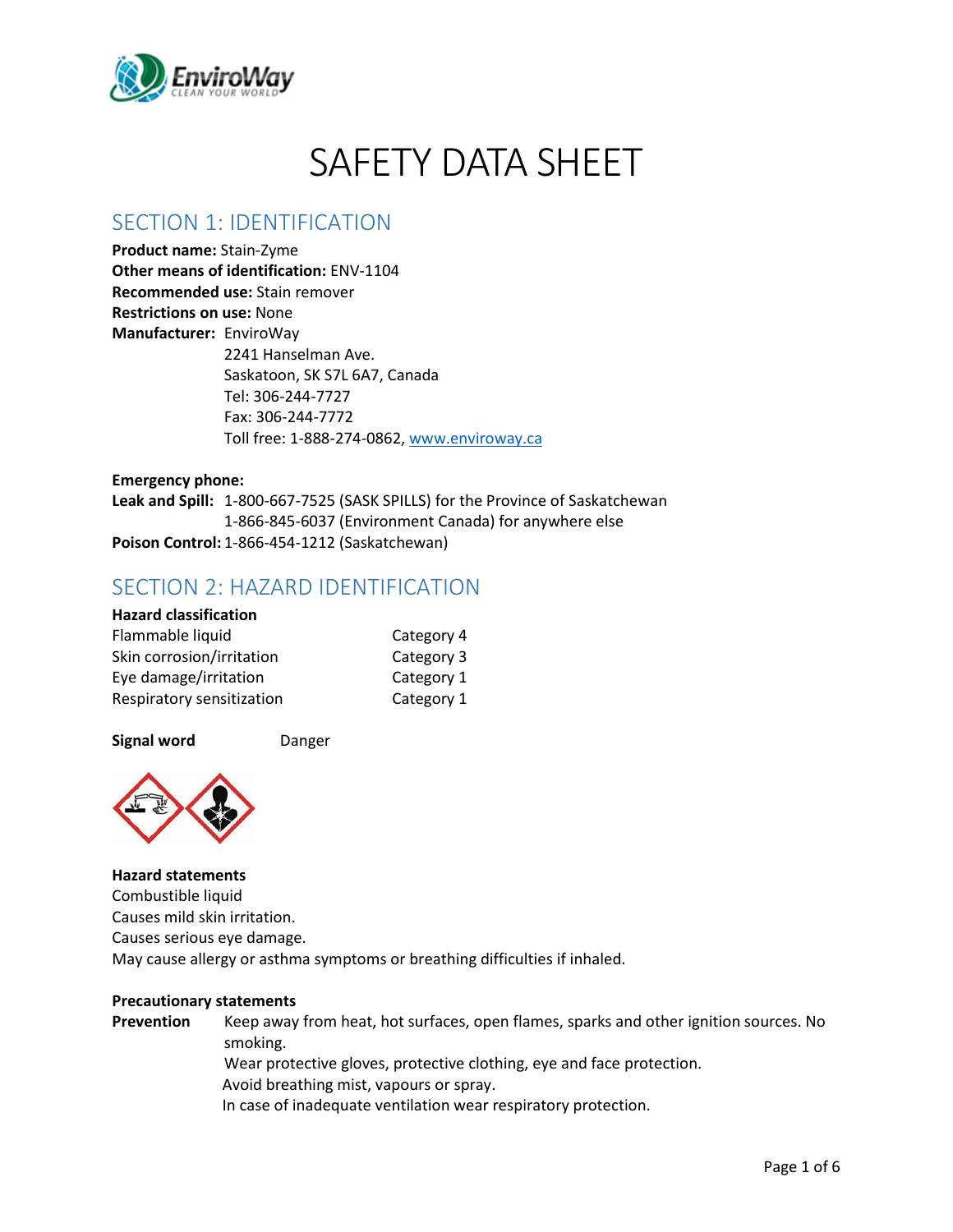

| Response        | In case of fire: Use dry sand, dry chemical or alcohol-resistant foam to extinguish.   |
|-----------------|----------------------------------------------------------------------------------------|
|                 | If skin irritation occurs: Get medical advice/attention.                               |
|                 | IF IN EYES: Rinse cautiously with water for several minutes. Remove contact lenses, if |
|                 | present and easy to do so. Continue rinsing. Immediately call a POISON CENTRE/doctor.  |
|                 | IF INHALED: Remove person to fresh air and keep comfortable for breathing. If          |
|                 | experiencing respiratory symptoms: Call a POISON CENTRE/doctor.                        |
| <b>Storage</b>  | Store in a well-ventilated place. Keep cool.                                           |
| <b>Disposal</b> | Dispose of in accordance with local regulations at government approved waste sites.    |

# SECTION 3: COMPOSITION/INFORMATION ON INGREDIENTS

#### **Substance/Mixture:** Mixture

The following ingredients have hazardous properties:

| Ingredient                | CAS#          | % by weight |
|---------------------------|---------------|-------------|
| Sodium cumenesulfonate    | 28348-53-0    | $1 - 10$    |
| Alcohol C12-16 ethoxylate | 68551-12-2    | $1 - 10$    |
| Propylene glycol          | $57 - 55 - 6$ | $1 - 10$    |
| Ethanol                   | 64-17-5       | $1 - 10$    |
| Lauryl glucoside          | 68515-73-1    | $1 - 10$    |
| Protease                  | 9014-01-1     | $1 - 10$    |
| Lipase                    | 9001-62-1     | ${<}1$      |

This product is a consumer product and therefore an SDS is not required. This SDS fully discloses any health and safety hazards but limits the disclosure of ingredient ranges for proprietary reasons.

### SECTION 4: FIRST AID MEASURES

**IF ON SKIN:** Wash with plenty of soap and water. Take off contaminated clothing and wash before reuse. If skin irritation occurs: Get medical advice/attention.

**IF IN EYES:** Rinse cautiously with water for several minutes. Remove contact lenses, if present and easy to do. Continue rinsing. Immediately call a POISON CENTRE or doctor/physician.

**IF exposed or concerned:** Get medical advice/attention if you feel unwell.

Most important symptoms/effects/effects acute and delayed: See Section 11 for more detailed information on health effects and symptoms.

Immediate medical attention and special treatment needed: Not available

# SECTION 5: FIRE FIGHTING MEASURES

#### **Flammable:** Combustible liquid

**Suitable extinguishing media:** Dry sand, dry chemical or alcohol-resistant foam to extinguish **Unsuitable extinguishing media:** None

**Flashpoint:** 66°C

**Special Fire Fighting Procedures:** Use water spray to keep containers cool. Fire fighters should wear selfcontained breathing apparatus and full protective clothing.

**Hazardous Combustion Products:** Carbon monoxide and dioxide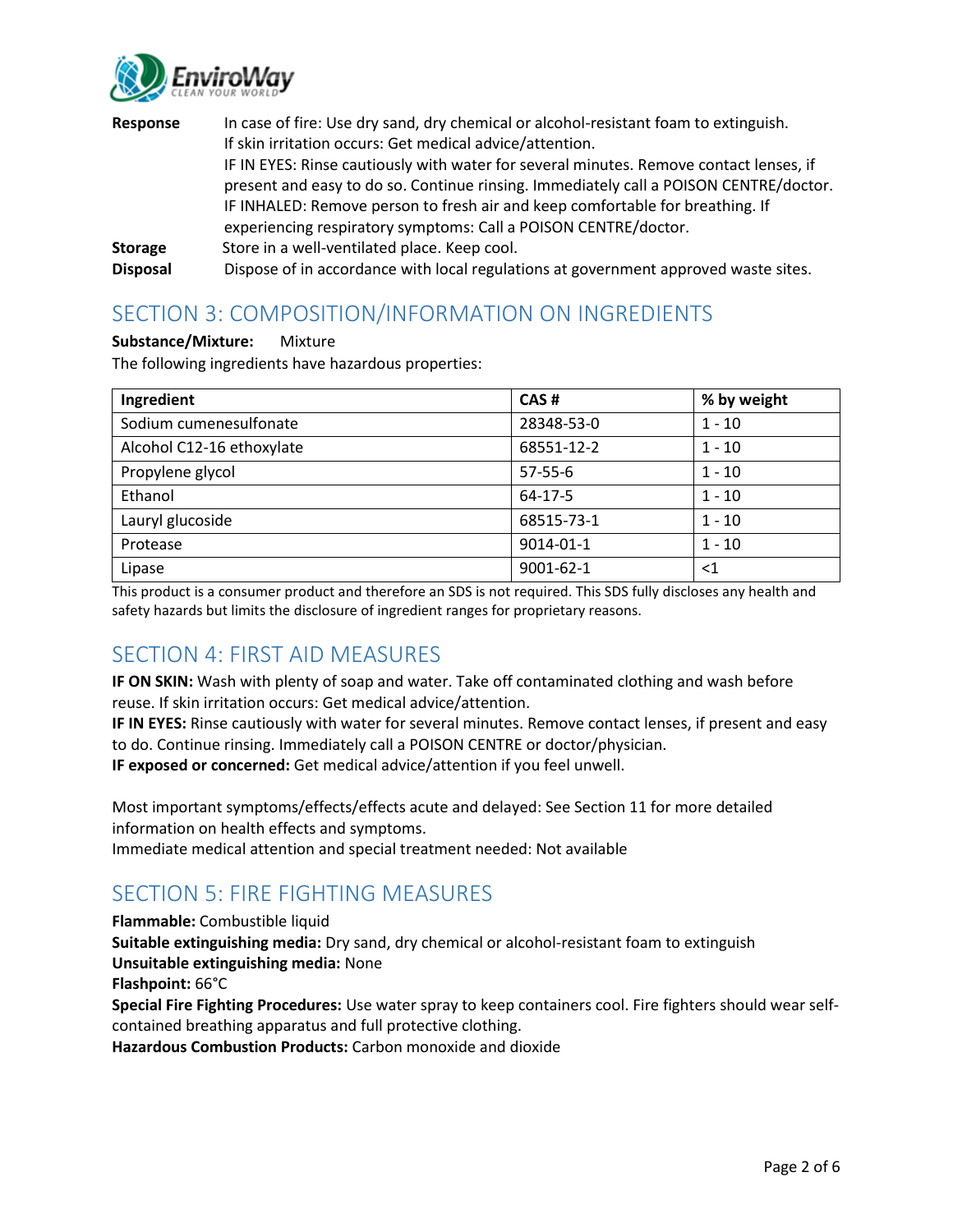

# SECTION 6: ACCIDENTAL RELEASE MEASURES

**Leak and Spill Procedures:** Flush liquid to sewer with plenty of water if the spill is small. Large spills should be contained by diking with soil or other non-combustible absorbent material and then put into dot approved containers. A full face-pipe air purifying respirator equipped for organic vapours may be satisfactory in case of small spills.

# SECTION 7: HANDLING AND STORAGE

**Handling Procedures and Equipment:** Handle in accordance with good industrial hygiene. **Storage Requirements:** Store locked up. Store in a dry area and keep from freezing. **\*\*\*KEEP OUT OF REACH OF CHILDREN\*\*\***

# SECTION 8: EXPOSURE CONTROLS/PERSONAL PROTECTION

| Ingredient                | <b>Exposure limit -</b>                   | <b>Exposure limit</b> | <b>Exposure limit</b> |
|---------------------------|-------------------------------------------|-----------------------|-----------------------|
|                           | <b>ACGIH</b>                              | $-$ OSHA              | $-$ IDLH              |
| Sodium cumenesulfonate    | Not listed                                | Not listed            | Not listed            |
| Alcohol C12-16 ethoxylate | Not listed                                | Not listed            | Not listed            |
| Propylene glycol          | Not listed                                | Not listed            | Not listed            |
| Ethanol                   | 1000ppm STEL                              | 1000ppm TWA           | 3300ppm               |
| Lauryl glucoside          | Not listed                                | Not listed            | Not listed            |
| Protease                  | Ceiling: 0.00006<br>mg/m <sup>3</sup> TLV | Not listed            | Not listed            |
| Lipase                    | Not listed                                | Not listed            | Not listed            |

**Gloves:** Wear protective gloves.

**Respirator:** Under normal use, none required.

**Eye:** Safety glasses, if handling large amounts and if there is significant probability of splashes.

**Footwear:** Under normal use, none required.

**Clothing:** Under normal use, none required.

### SECTION 9: PHYSICAL AND CHEMICAL PROPERTIES

**Appearance:** Transparent liquid **Odour:** Unscented **Odour Threshold (ppm):** Information not available **pH:** 8.5-9.0 **Melting point/Freezing Point:** Information not available **Initial Boiling Point/Range:** Information not available **Flash point:** 66°C **Evaporation Rate:** Information not available **Flammability:** Information not available **Upper/lower flammability/explosive limit:** Information not available **Vapour Pressure (mmHg):** Information not available **Vapour Density (air = 1):** Information not available **Relative density:** 1040g/L **Solubility in Water:** soluble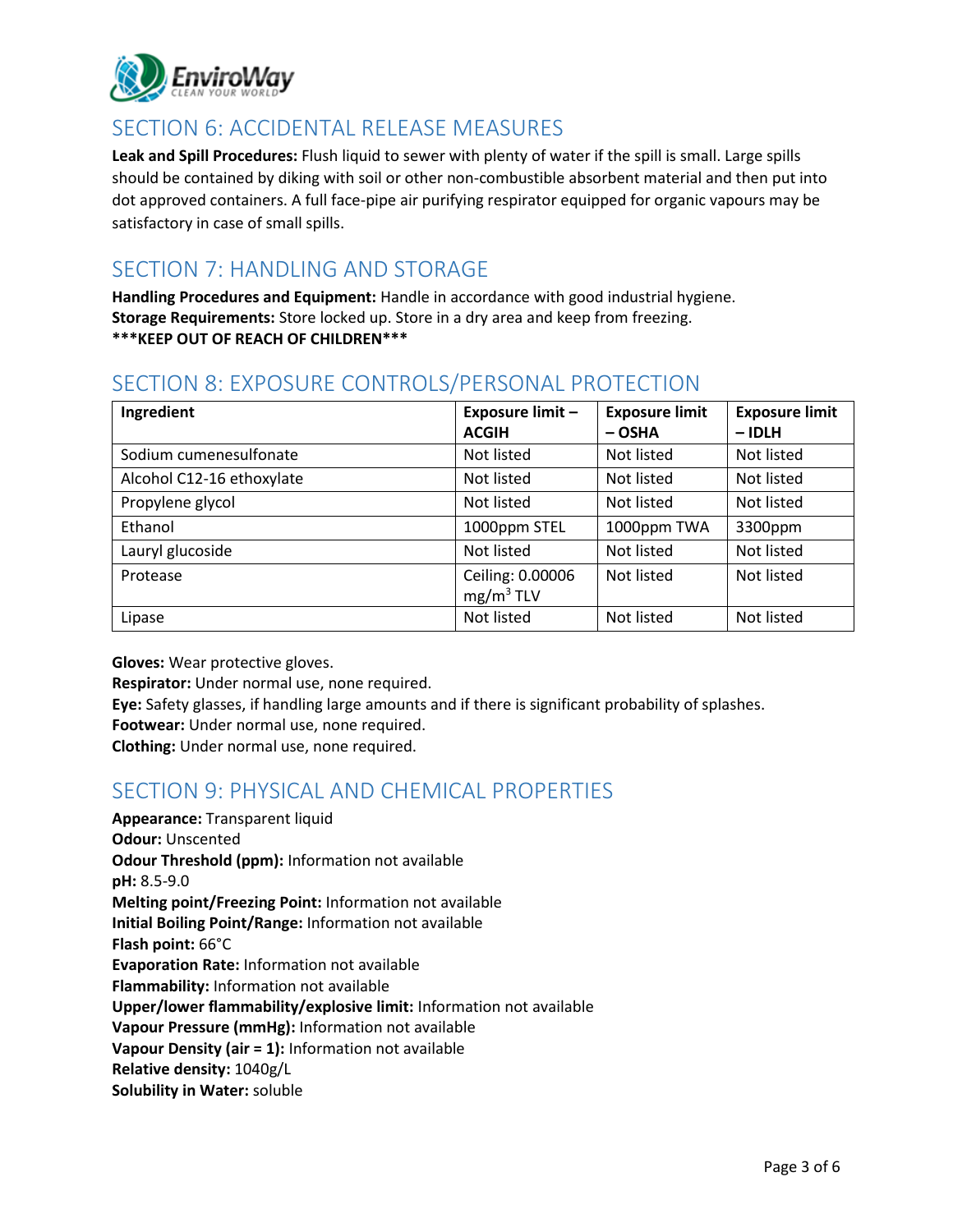

**Partition coefficient:** Information not available **Auto-ignition temperature:** Information not available **Decomposition temperature:** Information not available **Viscosity:** Information not available

# SECTION 10: STABILITY AND REACTIVITY

**Reactivity:** Not reactive

**Chemical Stability:** Stable

**Hazardous Polymerization:** Will not occur.

**Materials to Avoid:** Strong acids. Strong oxidizing agents such as bleach, halogens and vinyl chloride. **Hazardous Decomposition Products:** Oxides of carbon monoxide and carbon dioxide in case of fire.

# SECTION 11: TOXICOLOGICAL INFORMATION

| Ingredient                | LD50 oral     | LD50 dermal | <b>LC50</b> inhalation |
|---------------------------|---------------|-------------|------------------------|
|                           | (mg/kg) (rat) | (mg/kg)     | (mg/L)                 |
| Sodium cumenesulfonate    | >7000         | >2000       | Not listed             |
| Alcohol C12-16 ethoxylate | >1700         | Not listed  | Not listed             |
| Propylene Glycol          | 20000         | 20800       | Not available          |
| Ethanol                   | 7060          | 20000       | 31623                  |
| Lauryl glucoside          | 2000          | 5000        | Not available          |
| Protease                  | Not listed    | 0.8         | Not listed             |
| Lipase                    | Not listed    | Not listed  | Not listed             |

#### **EFFECTS OF ACUTE EXPOSURE:**

**Skin Contact:** Causes mild skin irritation.

**Eye Contact:** Causes serious eye damage.

**Ingestion:** May cause nausea, vomiting, and gastrointestinal irritation and diarrhoea. **Inhalation:** May cause allergy or asthma symptoms or breathing difficulties if inhaled.

**Germ cell mutagenicity:** Not available **Carcinogenicity:** Not available **Reproductive toxicity:** Not available **STOT single exposure:** Not available **STOT repeated exposure:** Not available **Aspiration hazard:** Not available

**Routes of exposure:** ingestion, skin/eye exposure

**EFFECTS OF CHRONIC EXPOSURE:**

**Skin Contact:** Not known. **Eye Contact:** Not known. **Ingestion:** Not known

#### **Numerical measure of toxicity:**

Oral: LD50 75,088 mg/kg Dermal: LD50 187,333 mg/kg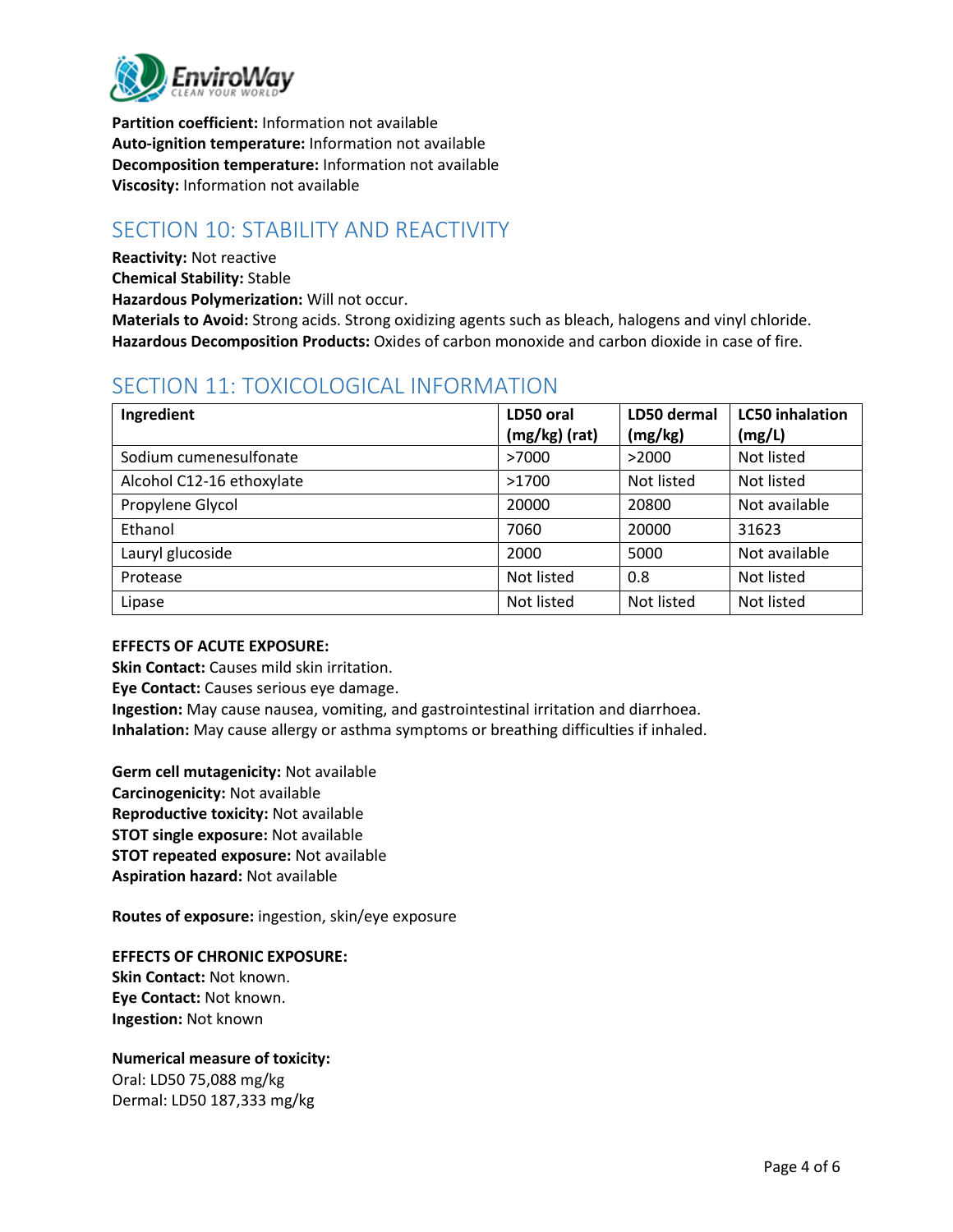

Inhalation: LC50 512 mg/L

# SECTION 12: ECOLOGICAL INFORMATION

**Toxicity:** ingredient toxicity values with regards to the environment

| Ingredient                 | fish                                | crustaceans                   | algae                     |
|----------------------------|-------------------------------------|-------------------------------|---------------------------|
| Sodium cumenesulfonate     | $LC_{50}$ (96h): >450 mg/L          | $EC_{50}$ (48h): >450 mg/L    | $EC_{50}$ (72h): >1000    |
|                            |                                     | (Daphnia)                     | mg/L                      |
| Alcohols C12-16 ethoxylate | $LC_{50}$ (96h): 2.6-2.9 mg/L       | $EC_{50}$ (48h): 1.2-2.7 mg/L | $EC_{50}$ (72h): 0.64-1.3 |
|                            |                                     |                               | mg/L                      |
| Propylene glycol           | LC <sub>50</sub> (96h): 52,930 mg/L | $EC_{50}$ (48h): >10,000 mg/L | Not available             |
| Ethanol                    | LC <sub>50</sub> (96h): 13400-15100 | Not available                 | Not available             |
|                            | mg/L                                |                               |                           |
| Lauryl glucoside           | Not available                       | Not available                 | Not available             |
| Protease                   | $LC_{50}$ : 8.2 mg/L (96 h)         | Not available                 | NOEC (72h): 0.041         |
|                            |                                     |                               | mg/L                      |
| Lipase                     | Not available                       | Not available                 | Not available             |

**Persistence and Degradability:** Biodegradable.

**Bioaccumulation/Accumulation:** No information available.

**Mobility:** No information available.

**Other adverse effects:** No information available.

### SECTION 13: DISPOSAL CONSIDERATIONS

**Waste Disposal:** Dispose of in accordance with local regulations at government approved waste sites.

# SECTION 14: TRANSPORT INFORMATION

**Special Shipping Information:** None

**TDG (Canada) TDG Proper Shipping Name:** Not Regulated **Hazard Class:** Not Applicable. **UN Number:** Not Applicable. **Packing Group:** Not Applicable. **Note:** No additional remark. **Marine Pollutant:** None

### SECTION 15: REGULATORY INFORMATION

**Canadian DSL Inventory Status:** all ingredients are on the Domestic Substances List or exempt No safety, health, or environmental regulations specific to this product are known.

### SECTION 16: OTHER INFORMATION

**Date of latest revision:** April 30, 2019 **Disclaimer – Notice to Reader**